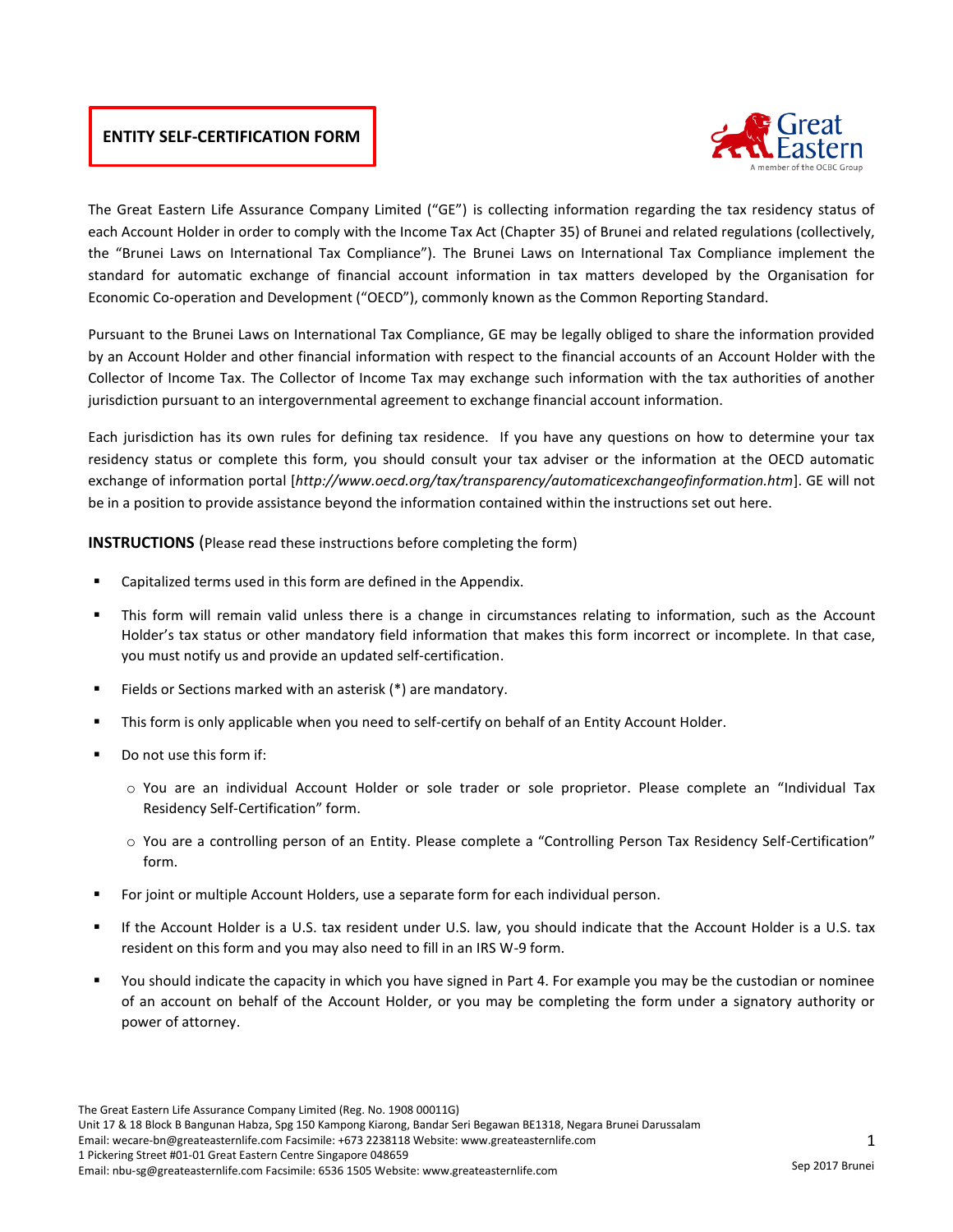# **ENTITY SELF-CERTIFICATION FORM**

Please complete parts 1 to 5 in BLOCK CAPITALS. Fields or sections marked with an asterisk (\*) are mandatory.

# **PART 1 – IDENTIFICATION OF ACCOUNT HOLDER**

| A. Legal Name of Entity/Branch:*                                                                   |                                                |                  |                 |                  |
|----------------------------------------------------------------------------------------------------|------------------------------------------------|------------------|-----------------|------------------|
| <b>B. Entity Unique/ Business Registration No.:*</b>                                               |                                                |                  |                 |                  |
| C. Country of Incorporation:*                                                                      |                                                |                  |                 |                  |
| D. Policy No.:<br>(Provide at least one policy number)                                             |                                                |                  |                 |                  |
|                                                                                                    |                                                |                  |                 |                  |
| <b>E. Business Registered Address</b>                                                              |                                                |                  |                 |                  |
| Line 1 (e.g. Building Name, Number, Street, if<br>$any)*$                                          |                                                |                  |                 |                  |
| Line 2 (e.g. Town/City/Province/County/<br>State)*                                                 |                                                |                  |                 |                  |
| Country:*                                                                                          | $\Box$ Brunei Darussalam                       | $\Box$ Singapore | $\Box$ Malaysia | $\Box$ Indonesia |
| Postal Code/ZIP Code (if any):*                                                                    |                                                |                  |                 |                  |
|                                                                                                    |                                                |                  |                 |                  |
| F. Business Mailing Address: (please only complete if different to the address shown in Section E) |                                                |                  |                 |                  |
| Line 1 (e.g. House/Apt/Suite Name, Number,<br>Street)                                              |                                                |                  |                 |                  |
| Line 2 (e.g. Town/City/Province/County/State)                                                      |                                                |                  |                 |                  |
| Country:                                                                                           | $\Box$ Brunei Darussalam<br>$\Box$ Other : ___ | $\Box$ Singapore | $\Box$ Malaysia | $\Box$ Indonesia |
| Postal Code/ZIP Code:                                                                              |                                                |                  |                 |                  |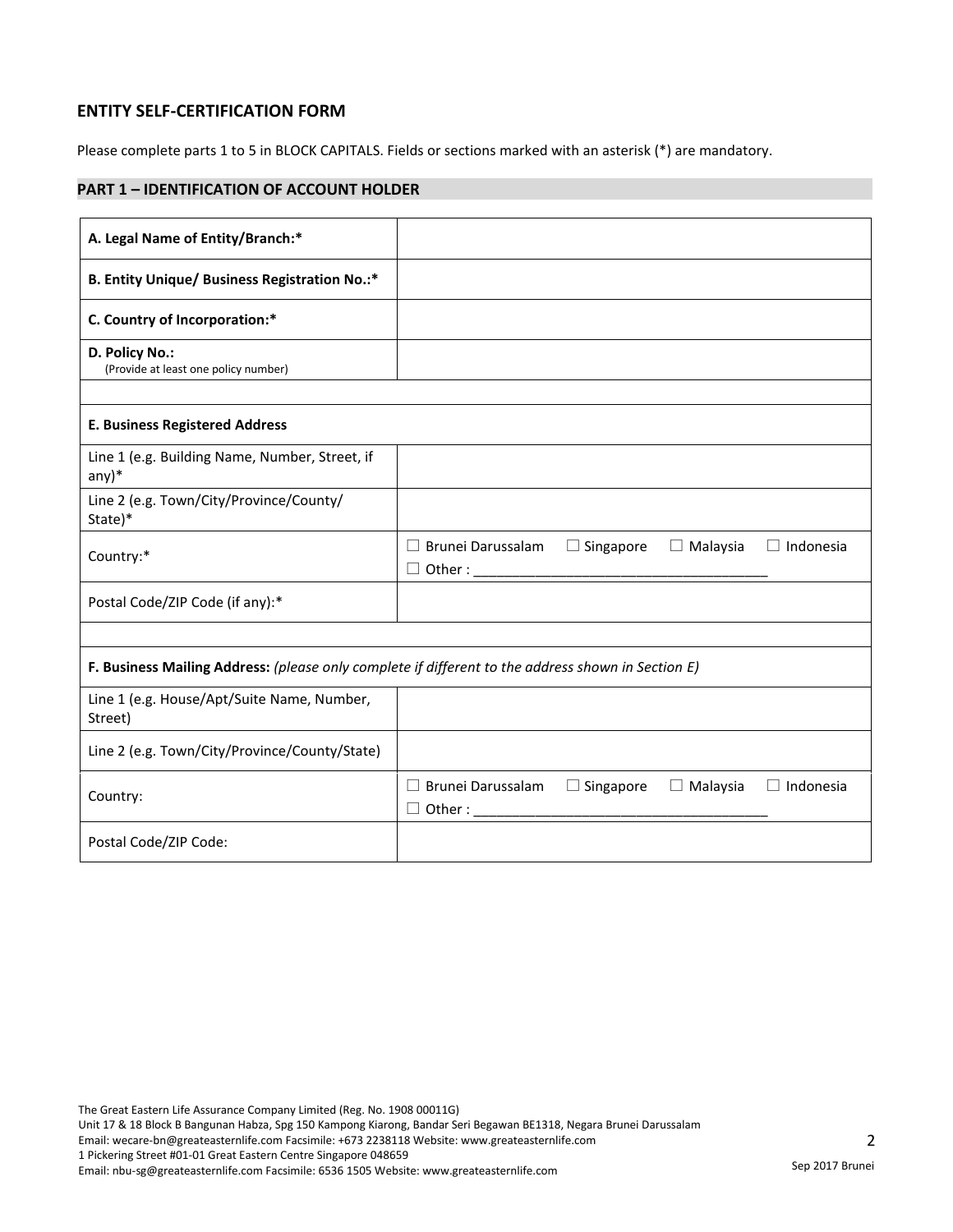**PART 2 – ENTITY TYPE\*** (Please provide the Account Holder's Status by ticking one of the following boxes.)

| $\checkmark$ |     | <b>Entity Description</b>                                                                                                                                                 |
|--------------|-----|---------------------------------------------------------------------------------------------------------------------------------------------------------------------------|
|              | (a) | Financial Institution – An Investment Entity located in a Non-Participating Jurisdiction and managed by<br>another Financial Institution                                  |
|              | (b) | Financial Institution - Other Investment Entity                                                                                                                           |
|              | (c) | Financial Institution – Depository Institution, Custodial Institution or Specified Insurance Company                                                                      |
|              | (d) | Active NFE – a corporation the stock of which is regularly traded on an established securities market or a<br>corporation which is a Related Entity of such a corporation |
|              | (e) | Active NFE – a Government Entity or Central Bank                                                                                                                          |
|              | (f) | Active NFE – an International Organisation                                                                                                                                |
|              | (g) | Active NFE – other than (d)-(f) (for example a start-up NFE or a non-profit NFE)                                                                                          |
|              | (h) | <b>Passive NFE</b>                                                                                                                                                        |

#### **Additional Requirements:**

(1) If you have ticked **(a)** or **(b)** or **(c)** above, please provide, if held, the Account Holder's Global Intermediary Identification Number ("GIIN") obtained for FATCA purposes.

|--|--|

\_\_\_\_\_\_\_\_\_\_\_\_\_\_\_\_\_\_\_\_\_\_\_\_\_\_\_\_\_\_\_\_\_\_\_\_\_\_\_\_\_\_\_\_\_\_\_\_\_\_\_\_\_\_\_\_\_\_\_\_\_\_\_\_\_\_\_\_\_\_\_\_\_\_\_\_\_\_\_\_\_\_\_\_\_\_\_\_\_\_\_\_\_\_\_\_\_

\_\_\_\_\_\_\_\_\_\_\_\_\_\_\_\_\_\_\_\_\_\_\_\_\_\_\_\_\_\_\_\_\_\_\_\_\_\_\_\_\_\_\_\_\_\_\_\_\_\_\_\_\_\_\_\_\_\_\_\_\_\_\_\_\_\_\_\_\_\_\_\_\_\_\_\_\_\_\_\_\_\_\_\_\_\_\_\_\_\_\_\_\_\_\_\_\_

(2) If you have ticked **(d)**, please provide the name of the established securities market on which the corporation is regularly traded:

If you are a Related Entity of a regularly traded corporation, please provide the name of the regularly traded corporation that the Entity in **(d)** is a Related Entity of:

(3) If you have ticked **(a)** or **(h)** above, please:

**S/N Name of Controlling Person(s)**

**A.** Indicate the name of any Controlling Person(s) of the Account Holder:

**B**. Complete "*Controlling Person Tax Residency Self-Certification Form*" for each Controlling Person.

The Great Eastern Life Assurance Company Limited (Reg. No. 1908 00011G) Unit 17 & 18 Block B Bangunan Habza, Spg 150 Kampong Kiarong, Bandar Seri Begawan BE1318, Negara Brunei Darussalam Email: wecare-bn@greateasternlife.com Facsimile: +673 2238118 Website: www.greateasternlife.com 1 Pickering Street #01-01 Great Eastern Centre Singapore 048659 Email: nbu-sg@greateasternlife.com Facsimile: 6536 1505 Website: www.greateasternlife.com Sep 2017 Brunei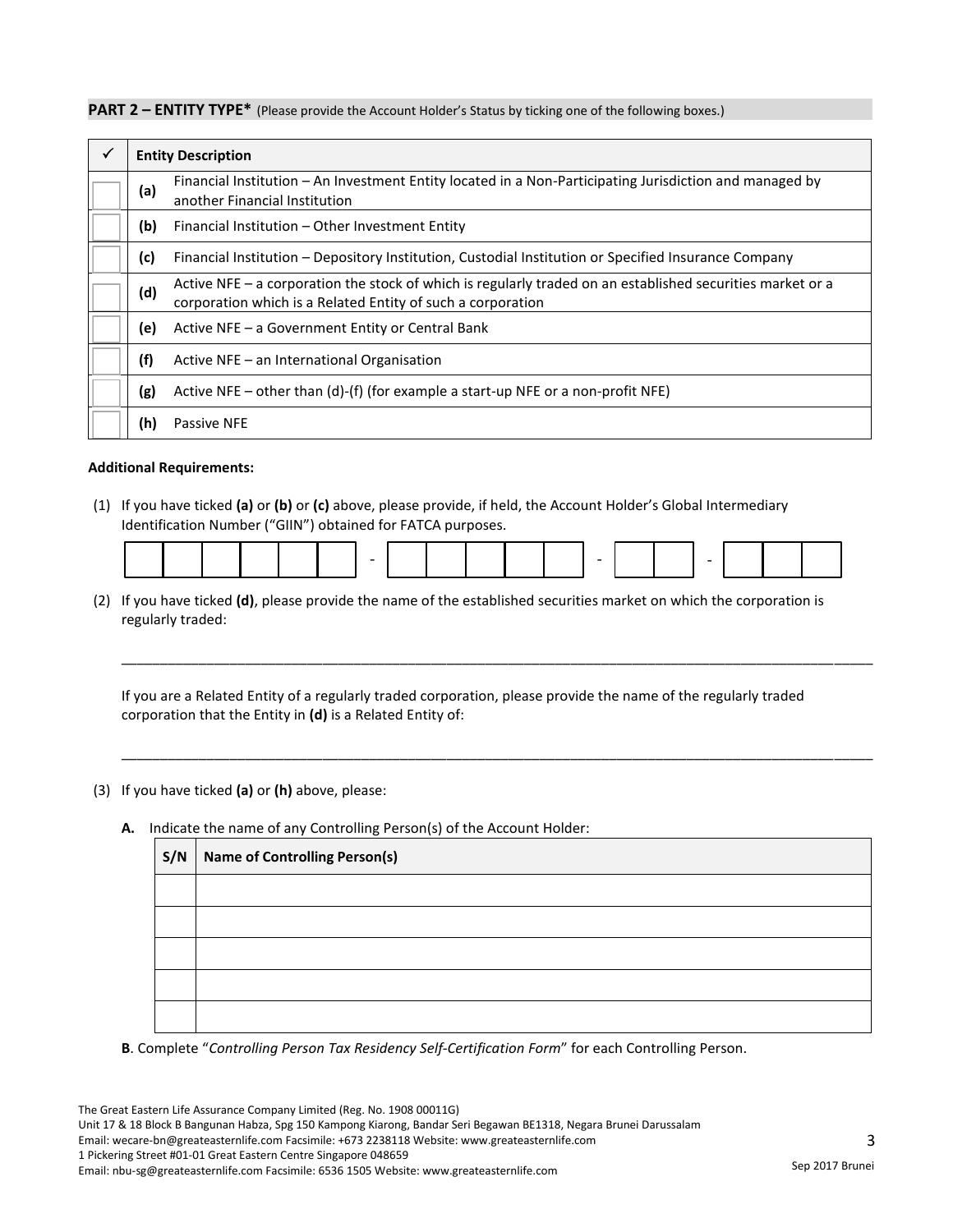### **PART 3 – COUNTRY/JURISDICTION OF RESIDENCE FOR TAX PURPOSES AND RELATED TAXPAYER IDENTIFICATION NUMBER OR FUNCTIONAL EQUIVALENT ("TIN")\*** (see Appendix for definition)

Please complete the following table indicating:

- (i) Where the Entity is a tax resident; and
- (ii) The Entity's TIN for each country/jurisdiction indicated.

The Entity is not a tax resident in any country/jurisdiction (e.g. because it is fiscally transparent) If so, please provide its place of effective management or jurisdiction in which its principal office is located in the table below

| <b>of</b><br>Country<br>Tax<br><b>Residence</b> | <b>TIN</b> | If TIN is not available,<br>please indicate Reason<br>Code A/B/C (refer to Table<br>$3.1$ below) | If Reason Code B has been selected, please<br>indicate why TIN is not available |
|-------------------------------------------------|------------|--------------------------------------------------------------------------------------------------|---------------------------------------------------------------------------------|
|                                                 |            | C<br>B<br>A                                                                                      |                                                                                 |
|                                                 |            | B<br>C<br>Α                                                                                      |                                                                                 |
|                                                 |            | B<br>C<br>Α                                                                                      |                                                                                 |
|                                                 |            | B<br>C<br>A                                                                                      |                                                                                 |
|                                                 |            | B<br>C<br>Α                                                                                      |                                                                                 |

Please duplicate this page if the Entity is a tax resident in more than five countries/jurisdictions.

#### *Table 3.1*

| <b>Reason Code</b> | <b>Description</b>                                                                                                 |
|--------------------|--------------------------------------------------------------------------------------------------------------------|
| A                  | The country/jurisdiction where the Entity is resident does not issue TINs to its residents **                      |
| B                  | The Entity is otherwise unable to obtain a TIN or equivalent number (Please explain why you are unable to obtain a |
|                    | TIN in the above table if you have selected this reason)                                                           |
| r<br>◡             | No TIN is required. Only select this reason if the domestic law of the relevant jurisdiction does not require the  |
|                    | collection of the TIN issued by such jurisdiction **                                                               |

\*\* Please refer to https://www.greateasternlife.com/sg/en/other-policies-and-notices/common-reporting-standard.html for a list of applicable countries.

#### **PART 4 – COUNTRY OF ADDRESS OUTSIDE COUNTRY OF TAX RESIDENCY** (where relevant)

Please help us to understand why your country of address differs from the country of tax residency.

**Reason:**

Please also provide supporting document of the country(s) you are tax resident of.

The Great Eastern Life Assurance Company Limited (Reg. No. 1908 00011G)

Unit 17 & 18 Block B Bangunan Habza, Spg 150 Kampong Kiarong, Bandar Seri Begawan BE1318, Negara Brunei Darussalam

Email: wecare-bn@greateasternlife.com Facsimile: +673 2238118 Website: www.greateasternlife.com

1 Pickering Street #01-01 Great Eastern Centre Singapore 048659

Email: nbu-sg@greateasternlife.com Facsimile: 6536 1505 Website: www.greateasternlife.com Sep 2017 Brunei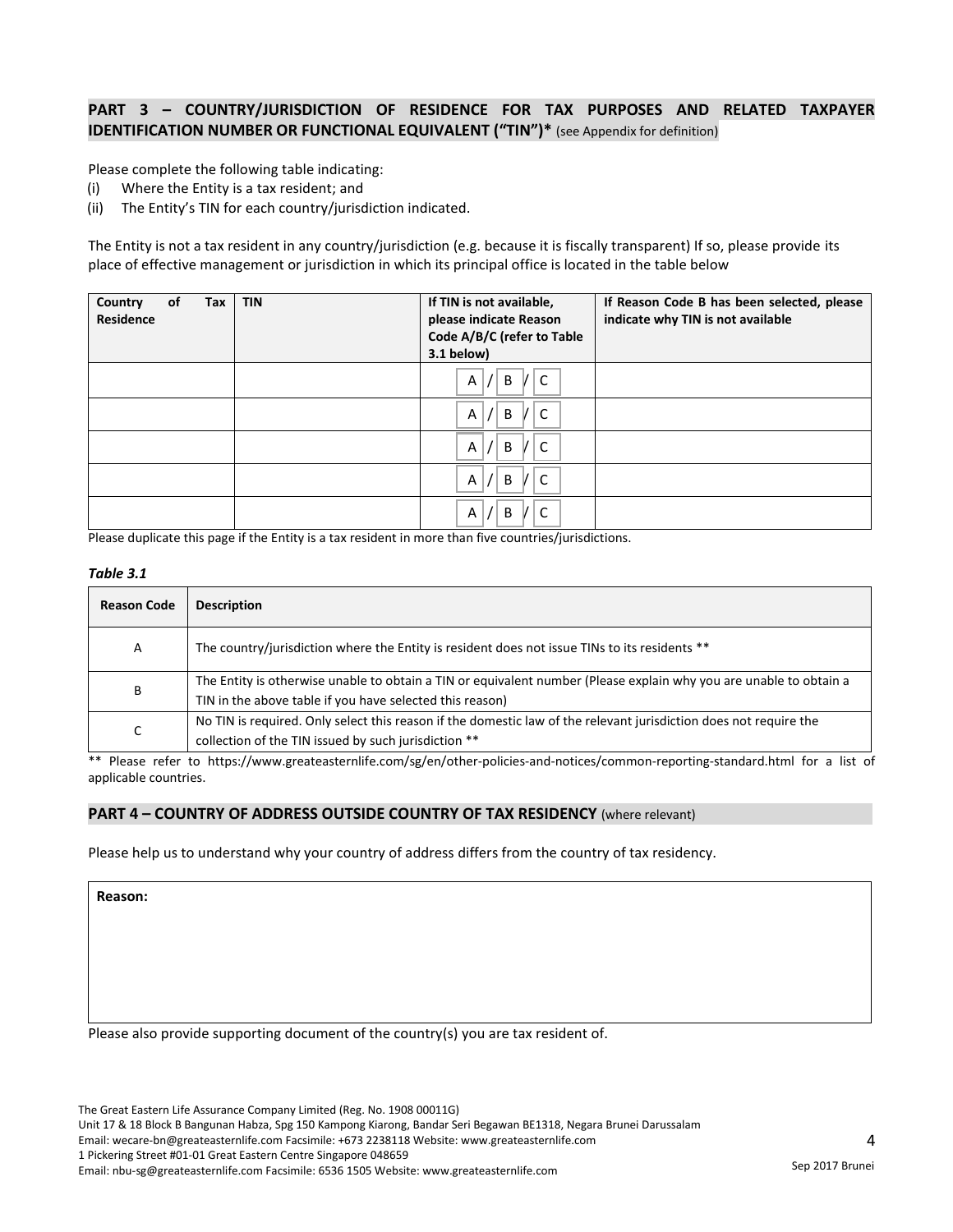#### **PART 5 – DECLARATION AND SIGNATURE\***

I certify that I am authorized to sign on behalf of the Account Holder in respect of all the accounts to which this form relates. I acknowledge that the information contained in this form, including information regarding the Account Holder and any Reportable Account(s) may be reported to the Collector of Income Tax and exchanged with the tax authorities of another country or countries in which the Account Holder may be tax resident, pursuant to intergovernmental agreements to exchange financial account information.

I declare that all statements made in this form are, to the best of my knowledge and belief, correct and complete. I undertake to inform GE within 30 days if there is a change in circumstances that affects the tax residency status of the Account Holder or causes the information in this form to be incorrect or incomplete (including any changes to the information on controlling persons where the Account Holder is a Passive NFE / FI- Financial Institution – An Investment Entity located in a Non-Participating Jurisdiction and managed by another Financial Institution). I shall provide GE with an updated self-certification form within 90 days of such change in circumstances.

I understand that it is an offence under the Brunei Laws on International Tax Compliance for a person to provide information regarding his tax residency status which is false or misleading in any material respect, if he knows or has reason to believe that such information is false or misleading. I am also aware that such offence is punishable with a fine not exceeding B\$10,000 or imprisonment for up to 2 years or to both.

| Signature:*                                                                                                                                                                                                    |  |  |
|----------------------------------------------------------------------------------------------------------------------------------------------------------------------------------------------------------------|--|--|
| Name:*                                                                                                                                                                                                         |  |  |
| Contact No.:*                                                                                                                                                                                                  |  |  |
| Date:* (dd/mm/yyyy)                                                                                                                                                                                            |  |  |
| Note: Please indicate the capacity in which you are signing the form (for example 'Authorised Officer'). If signing<br>under a power of attorney please also attach a certified copy of the power of attorney. |  |  |
| Capacity: *                                                                                                                                                                                                    |  |  |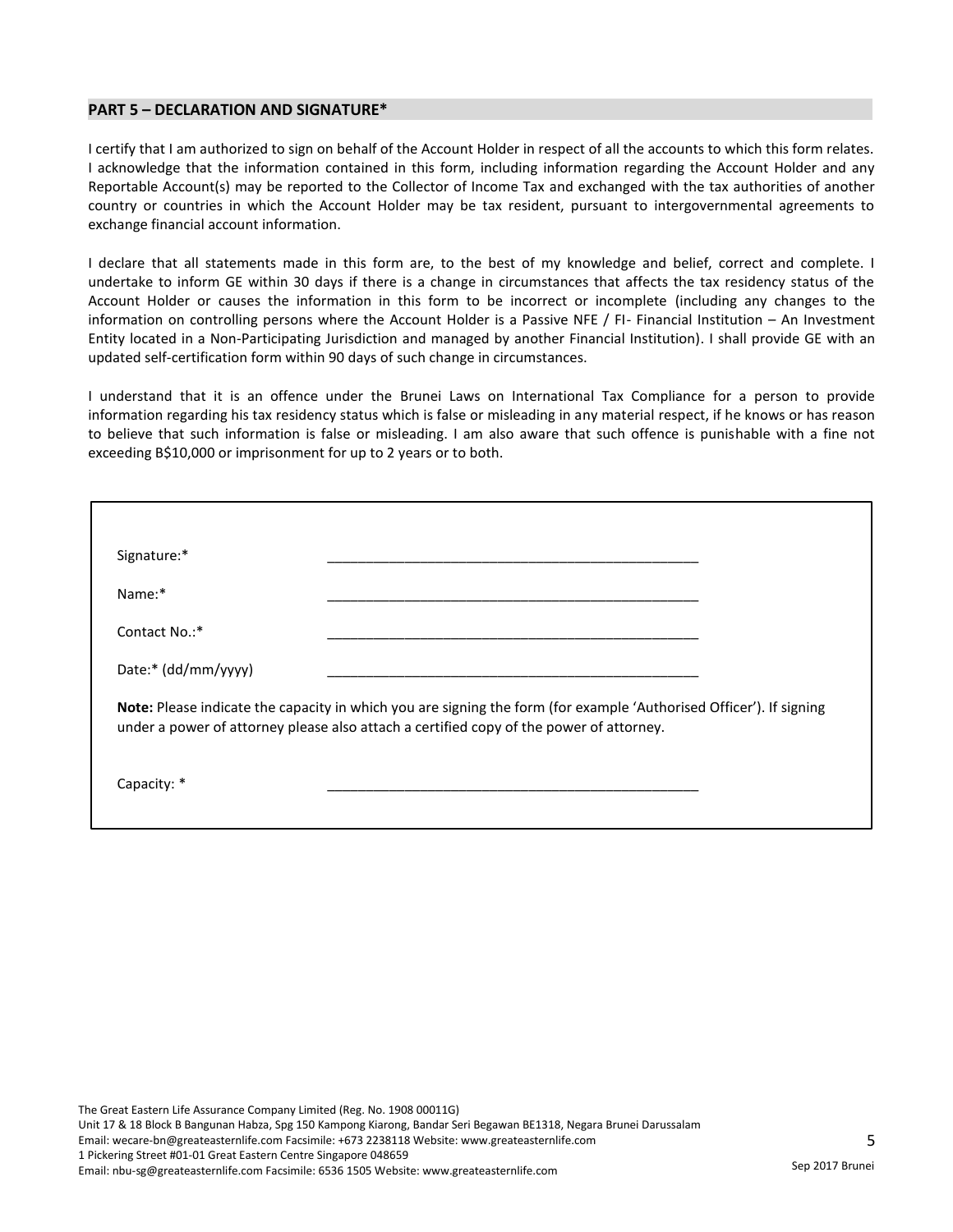# **APPENDIX – Summary Descriptions of Defined Terms**

**Note:** These are selected summaries of defined terms provided to assist you with the completion of this form. Further details can be found within the OECD "*Common Reporting Standard for Automatic Exchange of Financial Account Information*" (the "CRS"), the associated *"Commentary"* to the CRS, and domestic guidance. This can be found at the OECD automatic exchange of information portal.

| <b>Term</b>           | <b>Description</b>                                                                                                                                                                                                                                                                                                                                                                                                                                                                                                                                                                                                                                                                                                                                                                                                                                                                                                                                                                                                                                                                                                                                                                                                                                                                                                                                                                                                                                                                                                                                                                                                                                                                                                                                                                                                                                                                                                                                                                                                                                                                                                                                                                                                                                                                                                                                                                                                                                                                                                                                                   |
|-----------------------|----------------------------------------------------------------------------------------------------------------------------------------------------------------------------------------------------------------------------------------------------------------------------------------------------------------------------------------------------------------------------------------------------------------------------------------------------------------------------------------------------------------------------------------------------------------------------------------------------------------------------------------------------------------------------------------------------------------------------------------------------------------------------------------------------------------------------------------------------------------------------------------------------------------------------------------------------------------------------------------------------------------------------------------------------------------------------------------------------------------------------------------------------------------------------------------------------------------------------------------------------------------------------------------------------------------------------------------------------------------------------------------------------------------------------------------------------------------------------------------------------------------------------------------------------------------------------------------------------------------------------------------------------------------------------------------------------------------------------------------------------------------------------------------------------------------------------------------------------------------------------------------------------------------------------------------------------------------------------------------------------------------------------------------------------------------------------------------------------------------------------------------------------------------------------------------------------------------------------------------------------------------------------------------------------------------------------------------------------------------------------------------------------------------------------------------------------------------------------------------------------------------------------------------------------------------------|
| <b>Account Holder</b> | The "Account Holder" is the person listed or identified as the holder of a Financial Account by the<br>Financial Institution that maintains the account. This is regardless of whether such person is a flow-<br>through Entity. Thus, for example, if a trust or an estate is listed as the holder or owner of a<br>Financial Account, the trust or estate is the Account Holder, rather than the trustee or the trust's<br>owners or beneficiaries. Similarly, if a partnership is listed as the holder or owner of a Financial<br>Account, the partnership is the Account Holder, rather than the partners in the partnership. A<br>person, other than a Financial Institution, holding a Financial Account for the benefit or account of<br>another person as agent, custodian, nominee, signatory, investment advisor, or intermediary, is not<br>treated as holding the account, and such other person is treated as holding the account.                                                                                                                                                                                                                                                                                                                                                                                                                                                                                                                                                                                                                                                                                                                                                                                                                                                                                                                                                                                                                                                                                                                                                                                                                                                                                                                                                                                                                                                                                                                                                                                                                      |
| <b>Active NFE</b>     | An NFE is an Active NFE if it meets any of the criteria listed below. In summary, those criteria refer<br>to:<br>active NFEs by reason of income and assets;<br>٠<br>publicly traded NFEs;<br>п<br>Governmental Entities, International Organisations, Central Banks, or their wholly owned<br>٠<br>Entities;<br>holding NFEs that are members of a nonfinancial group;<br>٠<br>٠<br>start-up NFEs;<br>NFEs that are liquidating or emerging from bankruptcy;<br>٠<br>treasury centres that are members of a nonfinancial group; or<br>٠<br>non-profit NFEs.<br>п<br>An Entity will be classified as Active NFE if it meets any of the following criteria:<br>less than 50% of the NFE's gross income for the preceding calendar year or other<br>a)<br>appropriate reporting period is passive income and less than 50% of the assets held by the<br>NFE during the preceding calendar year or other appropriate reporting period are assets<br>that produce or are held for the production of passive income;<br>the stock of the NFE is regularly traded on an established securities market or the NFE is a<br>b)<br>Related Entity of an Entity the stock of which is regularly traded on an established<br>securities market;<br>the NFE is a Governmental Entity, an International Organisation, a Central Bank, or an<br>c)<br>Entity wholly owned by one or more of the foregoing;<br>substantially all of the activities of the NFE consist of holding (in whole or in part) the<br>d)<br>outstanding stock of, or providing financing and services to, one or more subsidiaries that<br>engage in trades or businesses other than the business of a Financial Institution, except<br>that an Entity does not qualify for this status if the Entity functions (or holds itself out) as<br>an investment fund, such as a private equity fund, venture capital fund, leveraged buyout<br>fund, or any investment vehicle whose purpose is to acquire or fund companies and then<br>hold interests in those companies as capital assets for investment purposes;<br>the NFE is not yet operating a business and has no prior operating history, (a " start-up<br>e)<br>NFE") but is investing capital into assets with the intent to operate a business other than<br>that of a Financial Institution, provided that the NFE does not qualify for this exception<br>after the date that is 24 months after the date of the initial organisation of the NFE;<br>the NFE was not a Financial Institution in the past five years, and is in the process of<br>f) |

The Great Eastern Life Assurance Company Limited (Reg. No. 1908 00011G)

Unit 17 & 18 Block B Bangunan Habza, Spg 150 Kampong Kiarong, Bandar Seri Begawan BE1318, Negara Brunei Darussalam

Email: wecare-bn@greateasternlife.com Facsimile: +673 2238118 Website: www.greateasternlife.com

1 Pickering Street #01-01 Great Eastern Centre Singapore 048659

Email: nbu-sg@greateasternlife.com Facsimile: 6536 1505 Website: www.greateasternlife.com Sep 2017 Brunei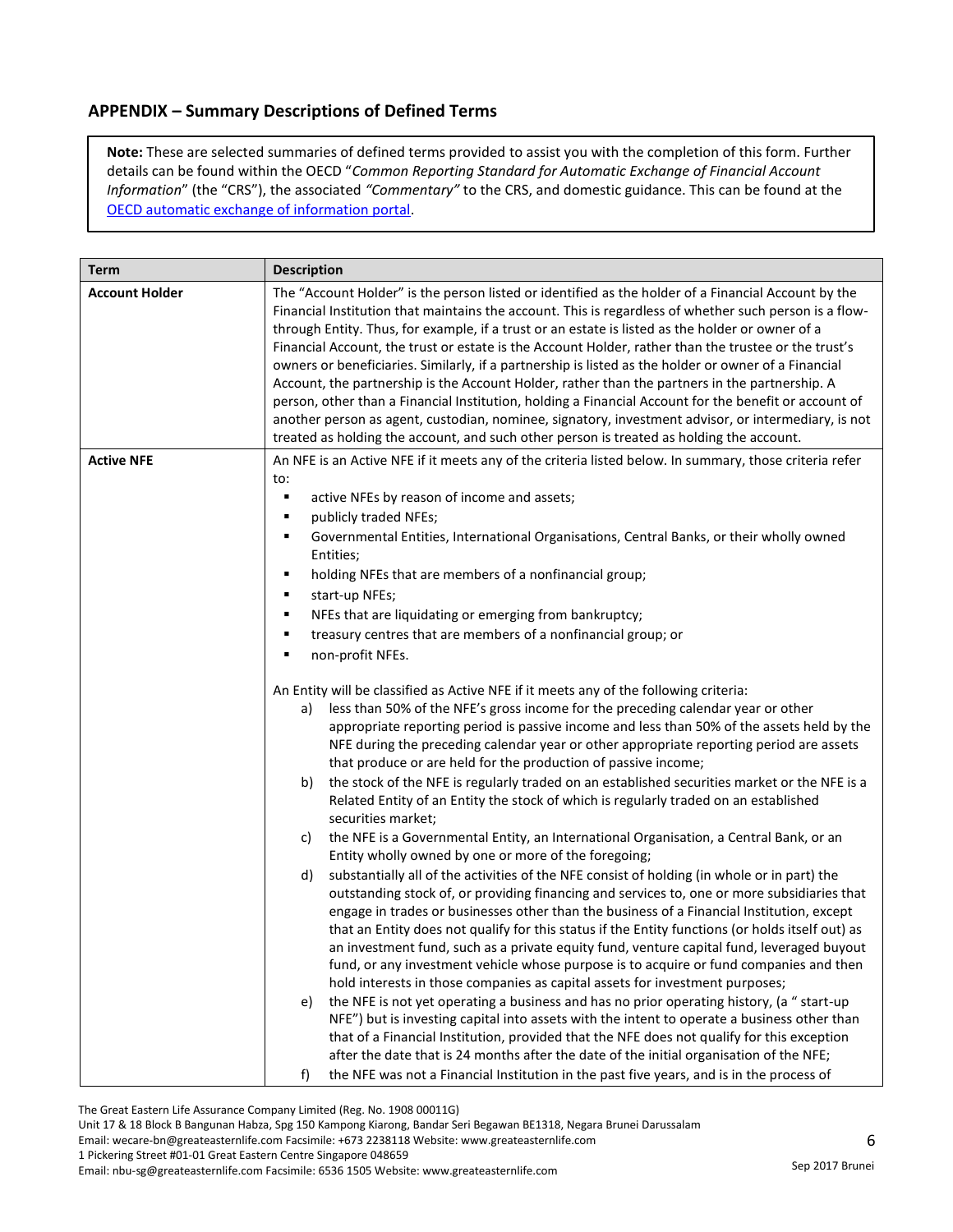| <b>Term</b>                  | <b>Description</b>                                                                                                                                                                                                                                                                                                                                                                                                                                                                                                                                                                                                                                                                                                                                                                                                                                                                                                                                                                                                                                                                                                                                                                                                                                                                                                                                                                                                                                                                                                                                                                                                                                                                                                                                                                                                                                                                                                                                                                                                                                                                                                                                                                                                                                                                                                                                                                      |  |
|------------------------------|-----------------------------------------------------------------------------------------------------------------------------------------------------------------------------------------------------------------------------------------------------------------------------------------------------------------------------------------------------------------------------------------------------------------------------------------------------------------------------------------------------------------------------------------------------------------------------------------------------------------------------------------------------------------------------------------------------------------------------------------------------------------------------------------------------------------------------------------------------------------------------------------------------------------------------------------------------------------------------------------------------------------------------------------------------------------------------------------------------------------------------------------------------------------------------------------------------------------------------------------------------------------------------------------------------------------------------------------------------------------------------------------------------------------------------------------------------------------------------------------------------------------------------------------------------------------------------------------------------------------------------------------------------------------------------------------------------------------------------------------------------------------------------------------------------------------------------------------------------------------------------------------------------------------------------------------------------------------------------------------------------------------------------------------------------------------------------------------------------------------------------------------------------------------------------------------------------------------------------------------------------------------------------------------------------------------------------------------------------------------------------------------|--|
|                              | liquidating its assets or is reorganising with the intent to continue or recommence<br>operations in a business other than that of a Financial Institution;<br>the NFE primarily engages in financing and hedging transactions with, or for, Related<br>g)<br>Entities that are not Financial Institutions, and does not provide financing or hedging<br>services to any Entity that is not a Related Entity, provided that the group of any such<br>Related Entities is primarily engaged in a business other than that of a Financial<br>Institution; or<br>the NFE meets all of the following requirements (a "non-profit NFE") :<br>h)<br>it is established and operated in its jurisdiction of residence exclusively for religious,<br>i.<br>charitable, scientific, artistic, cultural, athletic, or educational purposes; or it is<br>established and operated in its jurisdiction of residence and it is a professional<br>organisation, business league, chamber of commerce, labour organisation,<br>agricultural or horticultural organisation, civic league or an organisation operated<br>exclusively for the promotion of social welfare;<br>ii.<br>it is exempt from income tax in its jurisdiction of residence;<br>iii.<br>it has no shareholders or members who have a proprietary or beneficial interest in<br>its income or assets;<br>the applicable laws of the NFE's jurisdiction of residence or the NFE's formation<br>iv.<br>documents do not permit any income or assets of the NFE to be distributed to, or<br>applied for the benefit of, a private person or non-charitable Entity other than<br>pursuant to the conduct of the NFE's charitable activities, or as payment of<br>reasonable compensation for services rendered, or as payment representing the fair<br>market value of property which the NFE has purchased; and<br>the applicable laws of the NFE's jurisdiction of residence or the NFE's formation<br>ν.<br>documents require that, upon the NFE's liquidation or dissolution, all of its assets be<br>distributed to a Governmental Entity or other non-profit organisation, or escheat to<br>the government of the NFE's jurisdiction of residence or any political subdivision.<br>Note: Certain entities (such as U.S. Territory NFFEs) may qualify for Active NFFE status under FATCA<br>but not Active NFE status under the CRS. |  |
| Control                      | "Control" over an Entity is generally exercised by the natural person(s) who ultimately has a<br>controlling ownership interest (typically on the basis of a certain percentage (e.g. 25%)) in the<br>Entity. Where no natural person(s) exercises control through ownership interests, the Controlling<br>Person(s) of the Entity will be the natural person(s) who exercises control of the Entity through<br>other means. Where no natural person(s) is/are identified as exercising control of the Entity<br>through ownership interests, then under the CRS the Reportable Person is deemed to be the<br>natural person who hold the position of senior managing official.                                                                                                                                                                                                                                                                                                                                                                                                                                                                                                                                                                                                                                                                                                                                                                                                                                                                                                                                                                                                                                                                                                                                                                                                                                                                                                                                                                                                                                                                                                                                                                                                                                                                                                         |  |
| <b>Controlling Person(s)</b> | "Controlling Persons" are the natural person(s) who exercise control over an Entity.                                                                                                                                                                                                                                                                                                                                                                                                                                                                                                                                                                                                                                                                                                                                                                                                                                                                                                                                                                                                                                                                                                                                                                                                                                                                                                                                                                                                                                                                                                                                                                                                                                                                                                                                                                                                                                                                                                                                                                                                                                                                                                                                                                                                                                                                                                    |  |
|                              | Where that Entity is treated as a Passive Non-Financial Entity ("Passive NFE") then a Financial<br>Institution is required to determine whether or not these Controlling Persons are Reportable<br>Persons. This definition corresponds to the term "beneficial owner" described in Recommendation<br>10 and the Interpretative Note on Recommendation 10 of the Financial Action Task Force<br>Recommendations (as adopted in February 2012).<br>In the case of a trust, the Controlling Person(s) are the settlor(s), the trustee(s), the protector(s) (if<br>any), the beneficiary(ies) or class(es) of beneficiaries, or any other natural person(s) exercising<br>ultimate effective control over the trust (including through a chain of control or ownership). Under<br>the CRS the settlor(s), the trustee(s), the protector(s) (if any), and the beneficiary(ies) or class(es) of<br>beneficiaries, are always treated as Controlling Persons of a trust, regardless of whether or not any<br>of them exercises control over the activities of the trust.                                                                                                                                                                                                                                                                                                                                                                                                                                                                                                                                                                                                                                                                                                                                                                                                                                                                                                                                                                                                                                                                                                                                                                                                                                                                                                                      |  |

Email: wecare-bn@greateasternlife.com Facsimile: +673 2238118 Website: www.greateasternlife.com

7

Unit 17 & 18 Block B Bangunan Habza, Spg 150 Kampong Kiarong, Bandar Seri Begawan BE1318, Negara Brunei Darussalam

<sup>1</sup> Pickering Street #01-01 Great Eastern Centre Singapore 048659

Email: nbu-sg@greateasternlife.com Facsimile: 6536 1505 Website: www.greateasternlife.com Sep 2017 Brunei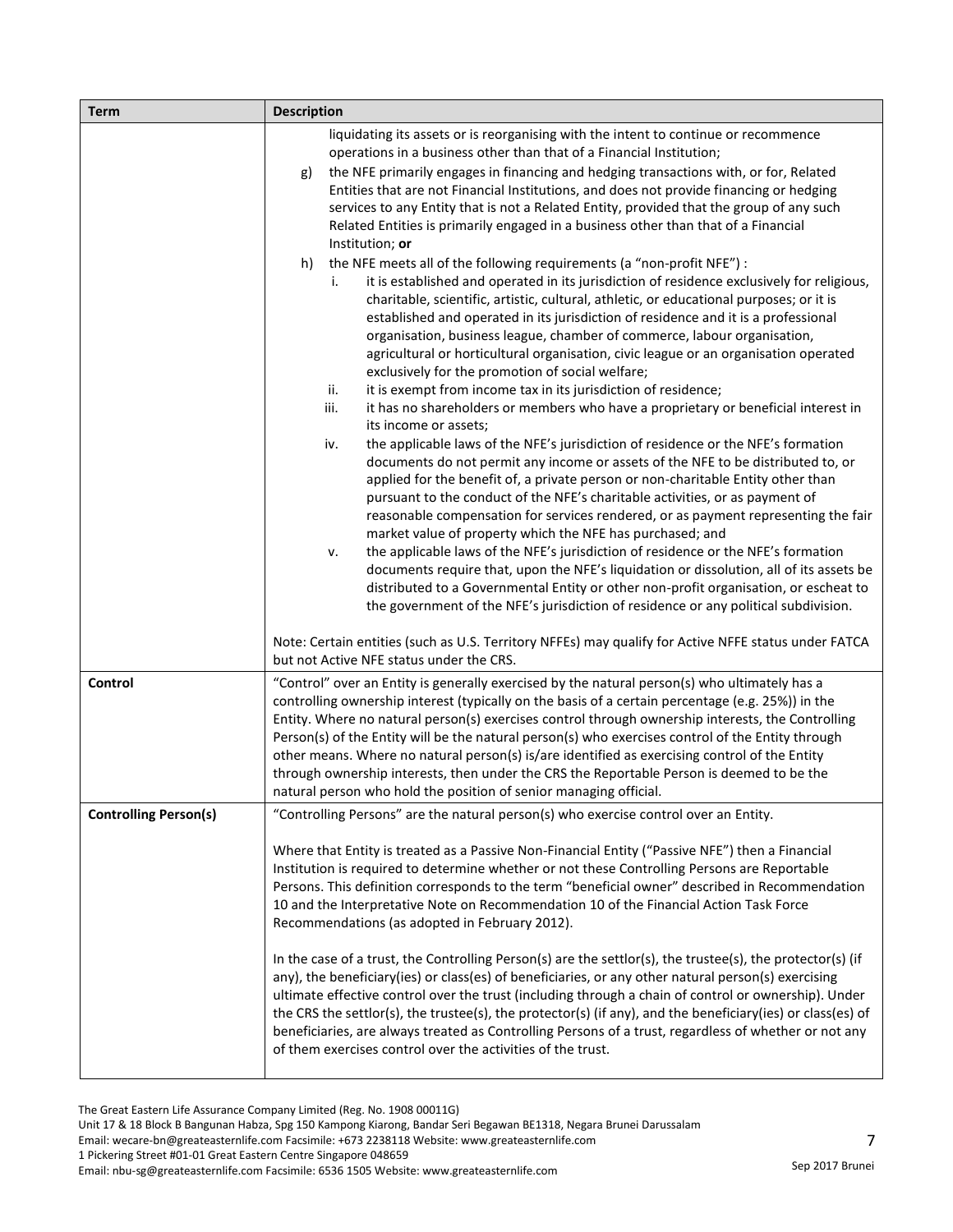| Term                                                                                                                          | <b>Description</b>                                                                                                                                                                                                                                                                                                                                                                                                                                                                                                                                                                                               |
|-------------------------------------------------------------------------------------------------------------------------------|------------------------------------------------------------------------------------------------------------------------------------------------------------------------------------------------------------------------------------------------------------------------------------------------------------------------------------------------------------------------------------------------------------------------------------------------------------------------------------------------------------------------------------------------------------------------------------------------------------------|
|                                                                                                                               | Where the settlor(s) of a trust is an Entity then the CRS requires Financial Institutions to also<br>identify the Controlling Persons of the settlor(s) and when required report them as Controlling<br>Persons of the trust.                                                                                                                                                                                                                                                                                                                                                                                    |
|                                                                                                                               | In the case of a legal arrangement other than a trust, "Controlling Person(s) means persons in<br>equivalent or similar positions.                                                                                                                                                                                                                                                                                                                                                                                                                                                                               |
| <b>Custodial Institution</b>                                                                                                  | The term "Custodial Institution" means any Entity that holds, as a substantial portion of its<br>business, Financial Assets for the account of others. This is where the Entity's gross income<br>attributable to the holding of Financial Assets and related financial services equals or exceeds 20%<br>of the Entity's gross income during the shorter of: (i) the three-year period that ends on 31<br>December (or the final day of a non-calendar year accounting period) prior to the year in which the<br>determination is being made; or (ii) the period during which the Entity has been in existence. |
| <b>Depository Institution</b>                                                                                                 | The term "Depository Institution" means any Entity that accepts deposits in the ordinary course of a<br>banking or similar business.                                                                                                                                                                                                                                                                                                                                                                                                                                                                             |
| <b>FATCA</b>                                                                                                                  | FATCA stands for the U.S. provisions commonly known as the Foreign Account Tax Compliance Act,<br>which were enacted into U.S. law as part of the Hiring Incentives to Restore Employment (HIRE) Act<br>on March 18, 2010. FATCA creates a new information reporting and withholding regime for<br>payments made to certain non-U.S. financial institutions and other non-U.S. entities.                                                                                                                                                                                                                         |
| <b>Entity</b>                                                                                                                 | The term "Entity" means a legal person or a legal arrangement, such as a corporation, organisation,<br>partnership, trust or foundation. This term covers any person other than an individual (i.e. a natural<br>person).                                                                                                                                                                                                                                                                                                                                                                                        |
| <b>Financial Institution</b>                                                                                                  | The term "Financial Institution" means a "Custodial Institution", a "Depository Institution", an<br>"Investment Entity", or a "Specified Insurance Company". Please see the relevant domestic<br>guidance and the CRS for further classification definitions that apply to Financial Institutions.                                                                                                                                                                                                                                                                                                               |
| <b>Investment Entity</b>                                                                                                      | The term "Investment Entity" includes two types of Entities:                                                                                                                                                                                                                                                                                                                                                                                                                                                                                                                                                     |
|                                                                                                                               | An Entity that primarily conducts as a business one or more of the following activities or<br>(i)<br>operations for or on behalf of a customer:<br>Trading in money market instruments (cheques, bills, certificates of deposit, derivatives,<br>etc.); foreign exchange; exchange, interest rate and index instruments; transferable<br>securities; or commodity futures trading;<br>Individual and collective portfolio management; or<br>Otherwise investing, administering, or managing Financial Assets or money on behalf of<br>other persons.                                                             |
|                                                                                                                               | Such activities or operations do not include rendering non-binding investment advice to a<br>customer.                                                                                                                                                                                                                                                                                                                                                                                                                                                                                                           |
|                                                                                                                               | (ii) The second type of "Investment Entity" ("Investment Entity managed by another Financial<br>Institution") is any Entity the gross income of which is primarily attributable to investing,<br>reinvesting, or trading in Financial Assets where the Entity is managed by another Entity that is<br>a Depository Institution, a Custodial Institution, a Specified Insurance Company, or the first<br>type of Investment Entity.                                                                                                                                                                               |
| <b>Investment Entity located</b><br>in a Non-Participating<br>Jurisdiction and managed<br>by another Financial<br>Institution | The term "Investment Entity located in a Non-Participating Jurisdiction and managed by another<br>Financial Institution" means any Entity the gross income of which is primarily attributable to<br>investing, reinvesting, or trading in Financial Assets if the Entity is (i) managed by a Financial<br>Institution and (ii) not a Participating Jurisdiction Financial Institution.                                                                                                                                                                                                                           |
| <b>Investment Entity</b><br>managed by another                                                                                | An Entity is "managed by" another Entity if the managing Entity performs, either directly or through<br>another service provider on behalf of the managed Entity, any of the activities or operations                                                                                                                                                                                                                                                                                                                                                                                                            |

Unit 17 & 18 Block B Bangunan Habza, Spg 150 Kampong Kiarong, Bandar Seri Begawan BE1318, Negara Brunei Darussalam

Email: wecare-bn@greateasternlife.com Facsimile: +673 2238118 Website: www.greateasternlife.com

1 Pickering Street #01-01 Great Eastern Centre Singapore 048659

Email: nbu-sg@greateasternlife.com Facsimile: 6536 1505 Website: www.greateasternlife.com Sep 2017 Brunei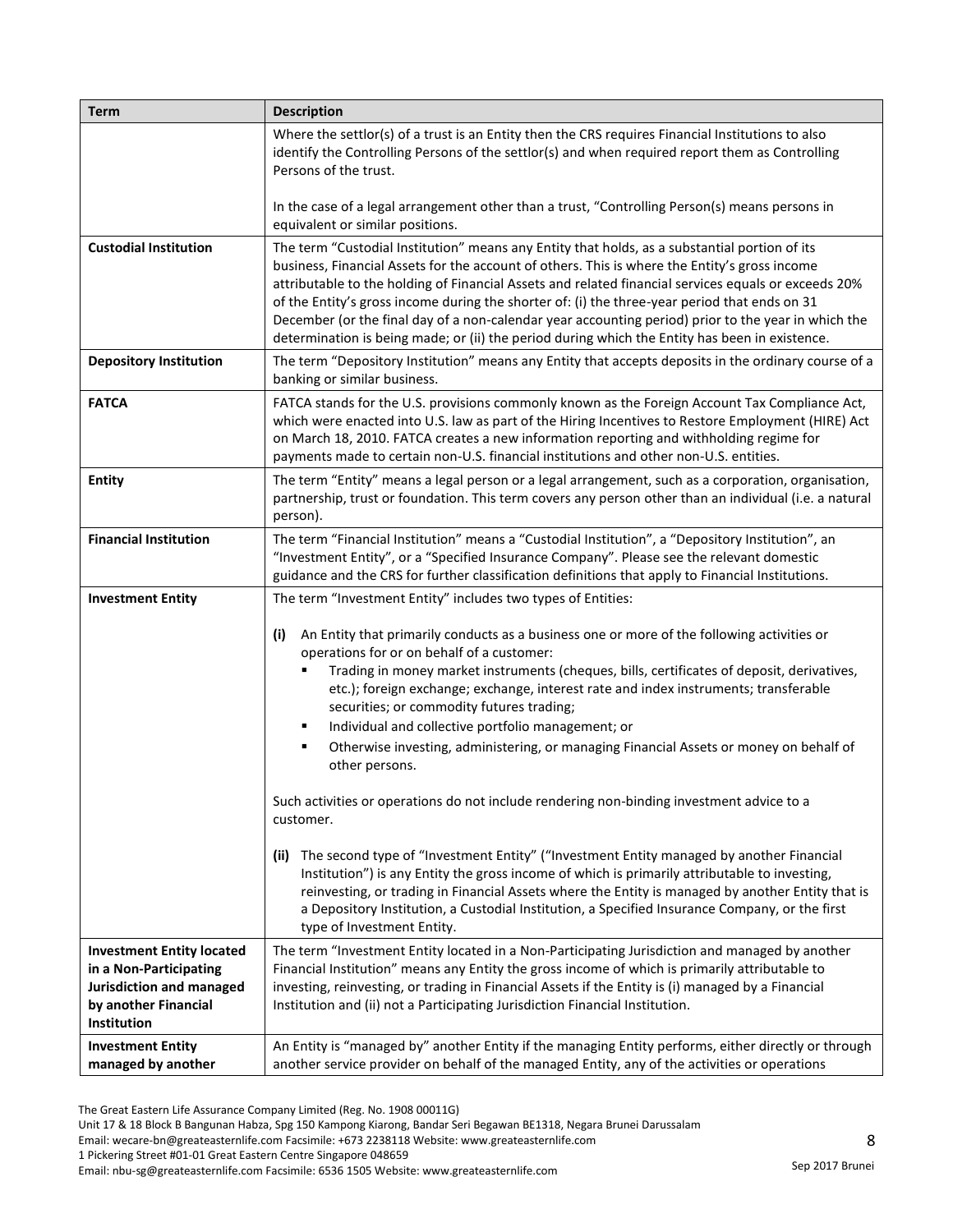| <b>Term</b>                                                       | <b>Description</b>                                                                                                                                                                                                                                                                                                                                                                                                                                                                                                                                                                                                                                                                                                                                                          |
|-------------------------------------------------------------------|-----------------------------------------------------------------------------------------------------------------------------------------------------------------------------------------------------------------------------------------------------------------------------------------------------------------------------------------------------------------------------------------------------------------------------------------------------------------------------------------------------------------------------------------------------------------------------------------------------------------------------------------------------------------------------------------------------------------------------------------------------------------------------|
| <b>Financial Institution</b>                                      | described in clause (i) above in the definition of 'Investment Entity'.<br>An Entity only manages another Entity if it has discretionary authority to manage the other Entity's<br>assets (either in whole or part). Where an Entity is managed by a mix of Financial Institutions, NFEs<br>or individuals, the Entity is considered to be managed by another Entity that is a Depository<br>Institution, a Custodial Institution, a Specified Insurance Company, or the first type of Investment<br>Entity, if any of the managing Entities is such another Entity.                                                                                                                                                                                                        |
| NFE                                                               | An "NFE" is any Entity that is not a Financial Institution.                                                                                                                                                                                                                                                                                                                                                                                                                                                                                                                                                                                                                                                                                                                 |
| <b>Non-Reporting Financial</b><br>Institution                     | A Non-Reporting Financial Institution" means any Financial Institution that is:<br>a Governmental Entity, International Organisation or Central Bank, other than with respect to<br>a payment that is derived from an obligation held in connection with a commercial financial<br>activity of a type engaged in by a Specified Insurance Company, Custodial Institution, or<br>Depository Institution;<br>a Broad Participation Retirement Fund; a Narrow Participation Retirement Fund; a Pension<br>٠                                                                                                                                                                                                                                                                    |
|                                                                   | Fund of a Governmental Entity, International Organisation or Central Bank; or a Qualified<br>Credit Card Issuer;                                                                                                                                                                                                                                                                                                                                                                                                                                                                                                                                                                                                                                                            |
|                                                                   | an Exempt Collective Investment Vehicle; or<br>٠<br>a Trustee-Documented Trust: a trust where the trustee of the trust is a Reporting Financial<br>٠<br>Institution and reports all information required to be reported with respect to all Reportable<br>Accounts of the trust;<br>any other defined in a countries domestic law as a Non-Reporting Financial Institution.<br>٠                                                                                                                                                                                                                                                                                                                                                                                            |
| <b>Participating Jurisdiction</b>                                 | A "Participating Jurisdiction" means a jurisdiction with which an agreement is in place pursuant to<br>which it will provide the information required on the automatic exchange of financial account<br>information set out in the Common Reporting Standard and that is identified in a published list.                                                                                                                                                                                                                                                                                                                                                                                                                                                                    |
| <b>Participating Jurisdiction</b><br><b>Financial Institution</b> | The term "Participating Jurisdiction Financial Institution means (i) any Financial Institution that is<br>tax resident in a Participating Jurisdiction, but excludes any branch of that Financial Institution that<br>is located outside of that jurisdiction, and (ii) any branch of a Financial Institution that is not tax<br>resident in a Participating Jurisdiction, if that branch is located in such Participating Jurisdiction.                                                                                                                                                                                                                                                                                                                                    |
| <b>Passive NFE</b>                                                | Under the CRS a "Passive NFE" means any NFE that is not an Active NFE. An Investment Entity<br>located in a Non-Participating Jurisdiction and managed by another Financial Institution is also<br>treated as a Passive NFE for purposes of the CRS.                                                                                                                                                                                                                                                                                                                                                                                                                                                                                                                        |
| <b>Related Entity</b>                                             | An Entity is a "Related Entity" of another Entity if either Entity controls the other Entity, or the two<br>Entities are under common control. For this purpose control includes direct or indirect ownership of<br>more than 50% of the vote and value in an Entity.                                                                                                                                                                                                                                                                                                                                                                                                                                                                                                       |
| <b>Reportable Account</b>                                         | The term "Reportable Account" means an account held by one or more Reportable Persons or by a<br>Passive NFE with one or more Controlling Persons that is a Reportable Person.                                                                                                                                                                                                                                                                                                                                                                                                                                                                                                                                                                                              |
| <b>Reportable Jurisdiction</b>                                    | A Reportable Jurisdiction is a jurisdiction with which an obligation to provide financial account<br>information is in place and that is identified in a published list.                                                                                                                                                                                                                                                                                                                                                                                                                                                                                                                                                                                                    |
| <b>Reportable Jurisdiction</b><br>Person                          | A Reportable Jurisdiction Person is an Entity that is tax resident in a Reportable Jurisdiction(s) under<br>the tax laws of such jurisdiction(s) - by reference to local laws in the country where the Entity is<br>established, incorporated or managed. An Entity such as a partnership, limited liability partnership<br>or similar legal arrangement that has no residence for tax purposes shall be treated as resident in<br>the jurisdiction in which its place of effective management is situated. As such if an Entity certifies<br>that it has no residence for tax purposes it should complete the form stating the address of its<br>principal office.<br>Dual resident Entities may rely on the tiebreaker rules contained in tax conventions (if applicable) |
|                                                                   | to determine their residence for tax purposes.                                                                                                                                                                                                                                                                                                                                                                                                                                                                                                                                                                                                                                                                                                                              |
| <b>Reportable Person</b>                                          | A "Reportable Person" is defined as a "Reportable Jurisdiction Person", other than:<br>a corporation the stock of which is regularly traded on one or more established securities                                                                                                                                                                                                                                                                                                                                                                                                                                                                                                                                                                                           |

The Great Eastern Life Assurance Company Limited (Reg. No. 1908 00011G)

Unit 17 & 18 Block B Bangunan Habza, Spg 150 Kampong Kiarong, Bandar Seri Begawan BE1318, Negara Brunei Darussalam

Email: wecare-bn@greateasternlife.com Facsimile: +673 2238118 Website: www.greateasternlife.com

1 Pickering Street #01-01 Great Eastern Centre Singapore 048659

Email: nbu-sg@greateasternlife.com Facsimile: 6536 1505 Website: www.greateasternlife.com Sep 2017 Brunei

9